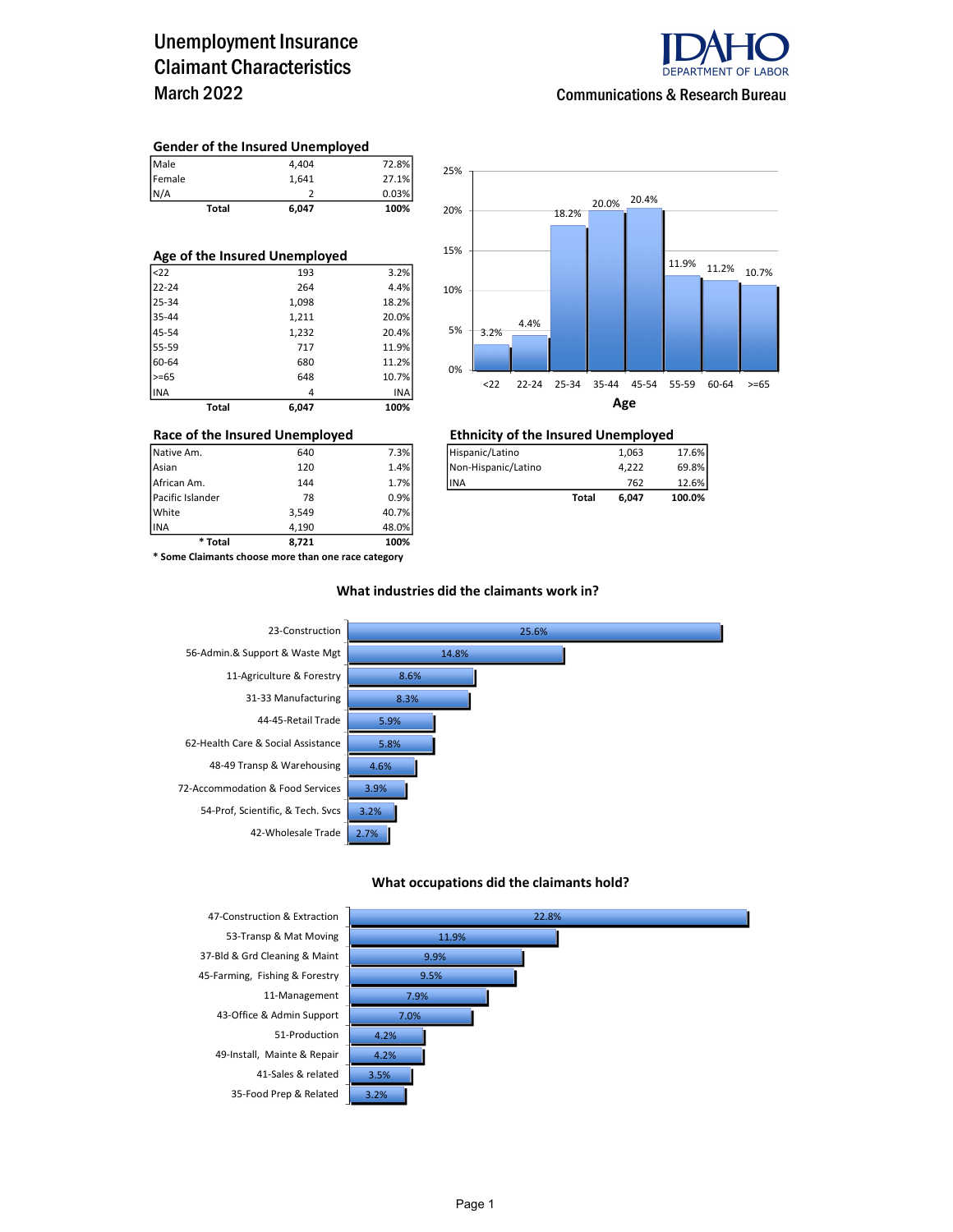# Unemployment Insurance Claimant Characteristics

### **DEPARTMENT OF LABOR** March 2022 Communications & Research Bureau

| <b>Demographics</b>                                          | <b>March</b>   |       | <b>February</b><br>2022 |       | <b>Monthly</b>    | <b>March</b><br>2021 |       | Yearly            |
|--------------------------------------------------------------|----------------|-------|-------------------------|-------|-------------------|----------------------|-------|-------------------|
|                                                              | 2022           |       |                         |       | <b>Difference</b> |                      |       | <b>Difference</b> |
|                                                              |                |       |                         |       |                   |                      |       |                   |
| Gender:                                                      |                |       |                         |       |                   |                      |       |                   |
| Male                                                         | 4,404          | 72.8% | 5,928                   | 75.6% | $-1,524$          | 7,926                | 66.6% | $-3522$           |
| Female                                                       | 1,641          | 27.1% | 1,913                   | 24.4% | $-272$            | 3,977                | 33.4% | $-2336$           |
| <b>INA</b>                                                   | $\overline{2}$ | 0.0%  | $\mathbf{1}$            | 0.0%  | $\mathbf 1$       | 5                    | 0.0%  | $-3$              |
| <b>Total</b>                                                 | 6,047          |       | 7,842                   |       | $-1,795$          | 11,908               |       | $-5861$           |
| Race: NOTE: Claimants may choose more than one Race category |                |       |                         |       |                   |                      |       |                   |
| Native American                                              | 640            | N/A   | 874                     | N/A   | $-234$            | 1,031                | N/A   | $-391$            |
| Asian                                                        | 120            | N/A   | 144                     | N/A   | $-24$             | 317                  | N/A   | $-197$            |
| African American                                             | 144            | N/A   | 229                     | N/A   | $-85$             | 374                  | N/A   | $-230$            |
| Pacific Islander                                             | 78             | N/A   | 110                     | N/A   | $-32$             | 152                  | N/A   | $-74$             |
| White                                                        | 3,549          | N/A   | 5,735                   | N/A   | $-2,186$          | 9,366                | N/A   | $-5817$           |
| <b>INA</b>                                                   | 4,190          | N/A   | 1,919                   | N/A   | 2,271             | 5,936                | N/A   | $-1746$           |
|                                                              |                |       |                         |       |                   |                      |       |                   |
| Ethnicity:                                                   |                |       |                         |       |                   |                      |       |                   |
| Hispanic/Latino                                              | 1,063          | 17.6% | 1,574                   | 20.1% | $-511$            | 1,840                | 15.5% | $-777$            |
| Non-Hispanic/Latino                                          | 4,222          | 69.8% | 5,277                   | 67.3% | $-1,055$          | 8,547                | 71.8% | $-4325$           |
| <b>INA</b>                                                   | 762            | 12.6% | 991                     | 12.6% | $-229$            | 1,521                | 12.8% | $-759$            |
|                                                              |                |       |                         |       |                   |                      |       |                   |
| Age:                                                         |                |       |                         |       |                   |                      |       |                   |
| $22$                                                         | 193            | 3.2%  | 336                     | 4.3%  | $-143$            | 452                  | 3.8%  | $-259$            |
| 22-24                                                        | 264            | 4.4%  | 419                     | 5.3%  | $-155$            | 621                  | 5.2%  | $-357$            |
| 25-34                                                        | 1,098          | 18.2% | 1,609                   | 20.5% | $-511$            | 2,476                | 20.8% | $-1378$           |
| 35-44                                                        | 1,211          | 20.0% | 1,603                   | 20.4% | $-392$            | 2,477                | 20.8% | $-1266$           |
| 45-54                                                        | 1,232          | 20.4% | 1,486                   | 18.9% | $-254$            | 2,237                | 18.8% | $-1005$           |
| 55-59                                                        | 717            | 11.9% | 881                     | 11.2% | $-164$            | 1,317                | 11.1% | $-600$            |
| 60-64                                                        | 680            | 11.2% | 790                     | 10.1% | $-110$            | 1,102                | 9.3%  | $-422$            |
| $>= 65$                                                      | 648            | 10.7% | 714                     | 9.1%  | $-66$             | 1,209                | 10.2% | $-561$            |
| <b>Total</b>                                                 | 6,043          |       | 7,838                   |       | $-1,795$          | 11,891               |       | $-5848$           |